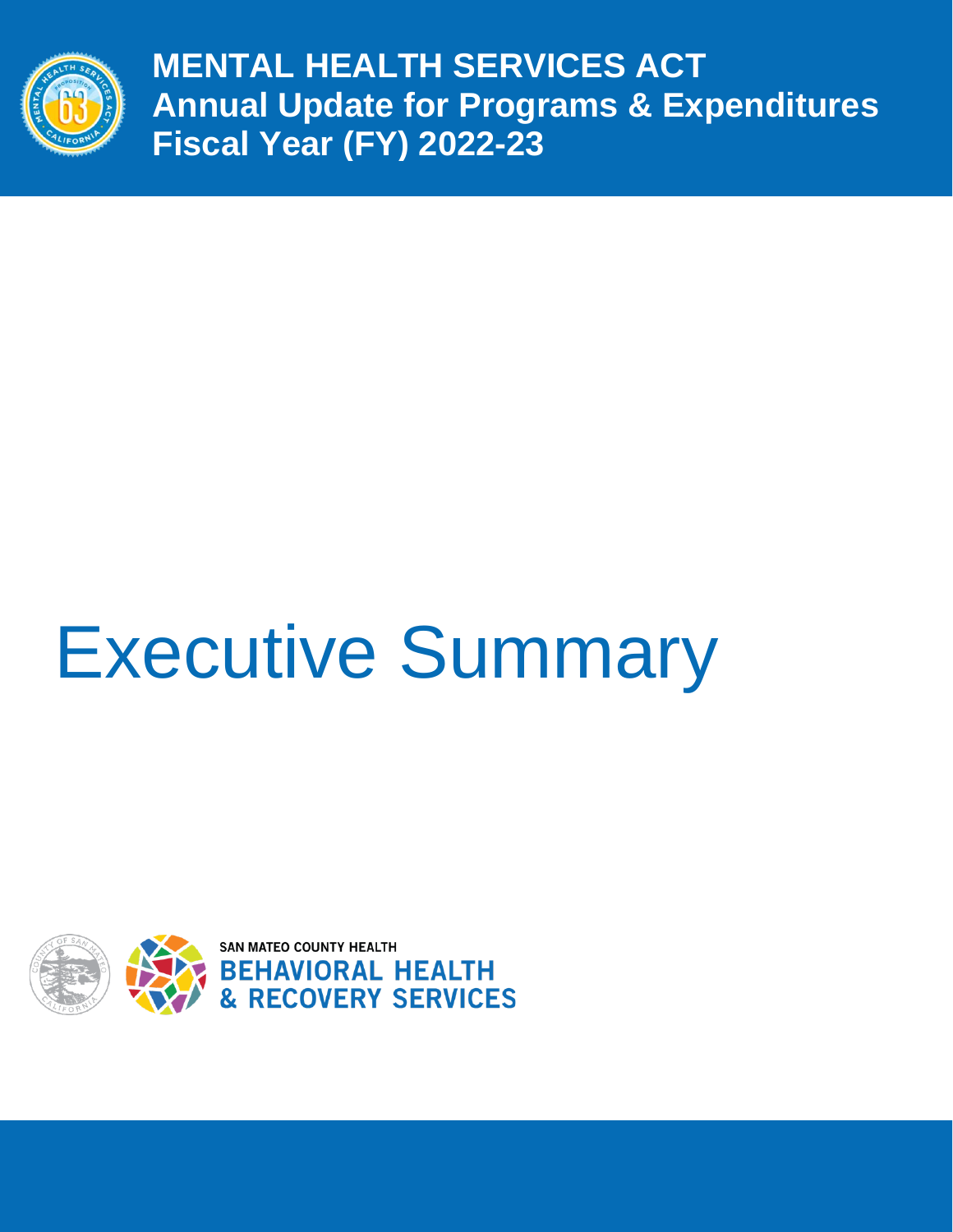Proposition 63, the Mental Health Services Act (MHSA), was approved by California voters in November 2004 and provided dedicated funding to transform behavioral health systems, by imposing a 1% tax on personal income over \$1 million dollars. San Mateo County received an annual average of \$34.3 million, in the last five years through Fiscal Year 2020-21. Proposition 63, the Mental Health Services Act (MHSA), was opereed by California velters<br>
m Menche and provided deficiented forming to transform behavioral Health<br>
County recoved in annual every given by car in milion dela

MHSA funded programs and activities are grouped into "Components" as listed below, each one with its own set of funding allocations, guidelines and rules.











MHSA legislation requires counties to develop Annual Updates and Three-Year Plans. MHSA legislation also requires that the local behavioral health board open a 30-day public comment process, hold a public hearing and vote to recommend the approval by the Board of Supervisors.

The FY 22-23 MHSA Annual Update includes:

- 1. Fiscal Projections
- 2. Implementation Highlights
- 3. Summary of Updates to the Three-Year Plan
- 4. Program Narratives, Successes/Challenges & Outcomes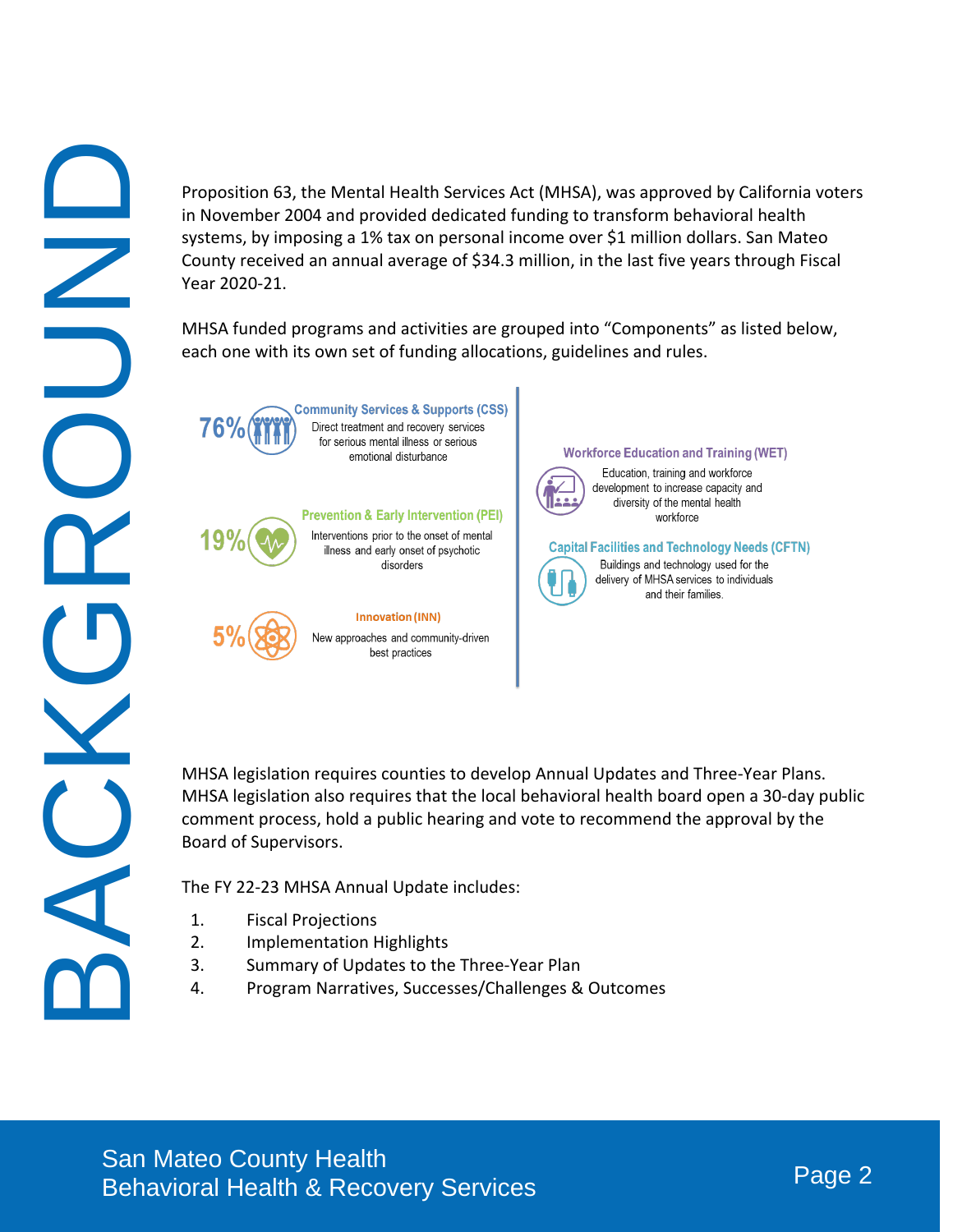

### **FISCAL PROJECTIONS AND PROPOSAL**

The above chart depicts MHSA revenue (blue line) and expenditures (red line). The actual revenue for Fiscal Year 2020-21 came in at over \$5M from last year's projections. This means that while we increased the ongoing budget, there remained a gap of over \$15M in unallocated funding.

The previous MHSA Annual Update included several strategies to spend down excess revenue, given the unanticipated significant increases due to the COVID-19 pandemic:

- 1. Updated \$6.9 million One-Time Spend Plan, to be implemented through FY 2022-23.
- 2. New \$11.7 million One-Time Spend Plan for Housing developments and post-COVID recovery supports.
- 3. Increases in the ongoing budget to a slight over-revenue budget by FY 2022-23.

A status update on the new MHSA One-Time Spend Plan is included in the next page.

For this MHSA Annual Update, the proposal is to increase the ongoing budget to maintain the overrevenue strategy that will dig into the excess funds. Increases to the ongoing budget must be aligned with MHSA priorities.

The increases to the MHSA ongoing budget will be prioritized for Full Service Partnerships (FSP) given the recent recommendations from the FSP Workgroup and a new FSP cost modeling conducted by independent consultants, Third Sector, as part of a statewide Multi-County FSP partnership. FSP services will be increased by a total of \$2.8 million overall. MHSA budget increases include the following:

- FSPs at \$807,734 (MHSA portion only; FSP's are funded by a number of revenue sources including MediCal, AB109 for criminal justice FSP slots, realignment funds, etc.)
	- o \$2,087,656 increase to adult/older adult FSP services (\$522,378 MHSA)
	- $\circ$  \$756,240 increase to child/youth/transitionage youth FSP services (\$285,356 MHSA)
- PEI by \$420,000 to meet 19% requirement

In summary, the following strategies are being implemented in FY 2022-23 to align MHSA expenditures with the increased projected revenue.

- 1. Continue implementing one-time spend plans
- 2. Increase the ongoing budget by \$1.23 million to about \$4.3 million over-revenue budget.

The FY 22-23 MHSA proposed budget can be found on Appendix 5 of the MHSA Annual Update.

### San Mateo County Health Behavioral Health & Recovery Services Page 3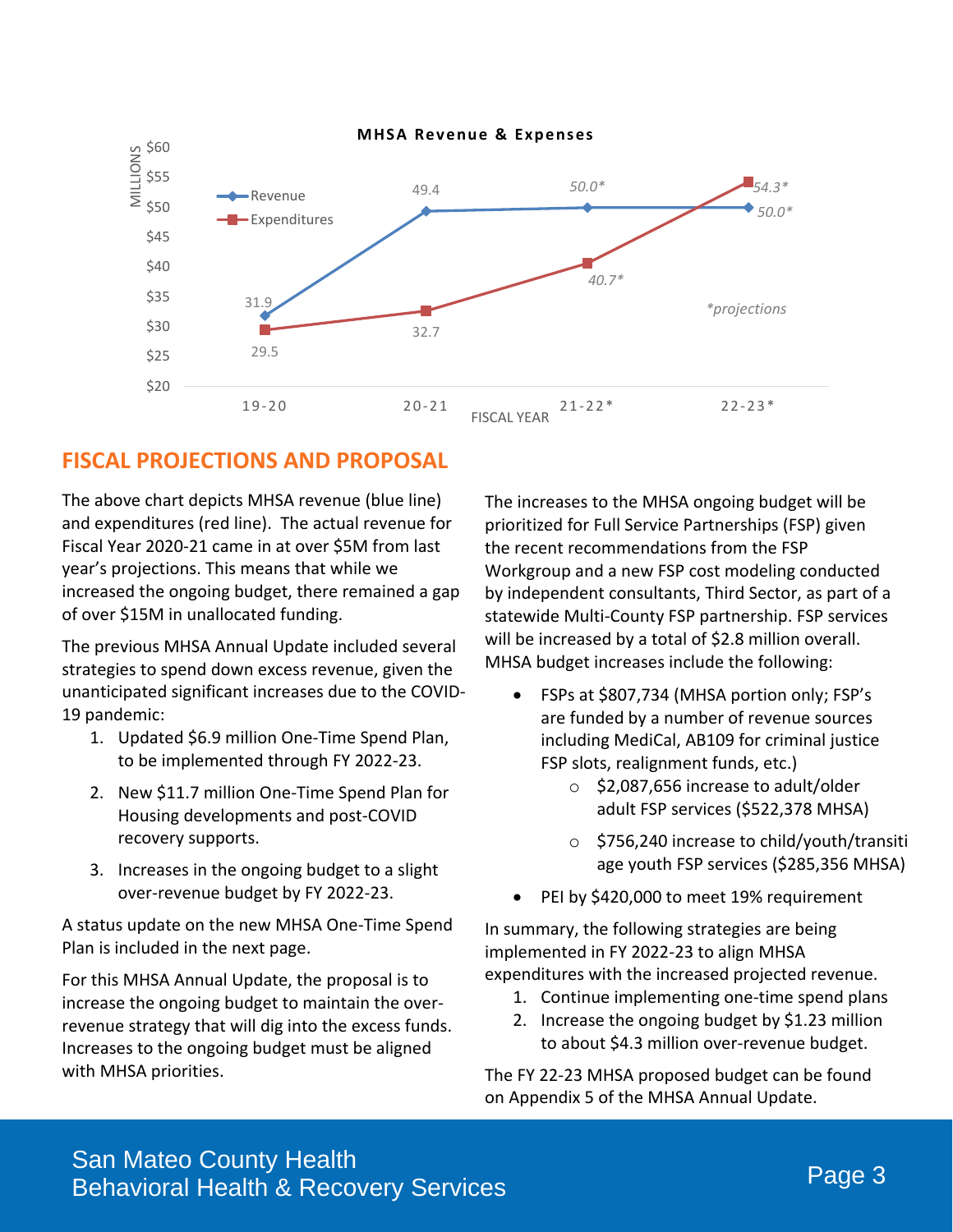## **One Time Spend Plan – Status Update**

| <b>Priority</b>                                                                   | <b>Item</b>                                                          | FY 21/22<br><b>Allocation</b> | FY 21/22<br><b>Status</b> | FY 22/23<br><b>Allocation</b> |
|-----------------------------------------------------------------------------------|----------------------------------------------------------------------|-------------------------------|---------------------------|-------------------------------|
| <b>Housing</b><br><b>Initiative</b><br><b>Taskforce</b>                           | <b>BHRS Housing Webpage</b>                                          | \$100,000                     | Delayed                   | \$0                           |
|                                                                                   | Development of Supportive<br><b>Housing Units</b>                    | \$5,000,000                   | Completed                 | \$5,000,000                   |
|                                                                                   |                                                                      |                               |                           |                               |
| <b>Post-COVID</b><br><b>Supports</b><br>(Prevention and<br>Early<br>Intervention) | Community mental health and<br>substance use education               | \$50,000                      | In Progress               | \$50,000                      |
|                                                                                   | Community wellness and<br>recovery supports                          | \$50,000                      | Delayed                   | \$50,000                      |
|                                                                                   | Field and group supports                                             | \$100,000                     | Delayed                   | \$100,000                     |
|                                                                                   | Older adult supports                                                 | \$50,000                      | In Progress               | \$50,000                      |
|                                                                                   | Health Equity Initiative capacity<br>development                     | \$30,000                      | Delayed                   | \$30,000                      |
|                                                                                   | School mental health supports                                        | \$46,000                      | Completed                 | \$46,000                      |
|                                                                                   | Racial Equity and Multicultural<br><b>Organizational Development</b> | \$125,000                     | In Progress               | \$125,000                     |
|                                                                                   |                                                                      |                               |                           |                               |
| <b>Mental Health</b><br><b>Surge Needs</b>                                        | <b>Workforce Development</b>                                         | \$200,000                     | In Progress               | \$200,000                     |
|                                                                                   | <b>Workforce Wellness</b>                                            | \$100,000                     | In Progress               | \$100,000                     |
|                                                                                   | <b>SMI Private Provider Network</b><br>(SSPN) incentives             | \$125,000                     | In Progress               |                               |
|                                                                                   |                                                                      |                               |                           |                               |
|                                                                                   | <b>Grand Total</b>                                                   |                               |                           | \$11,727,000                  |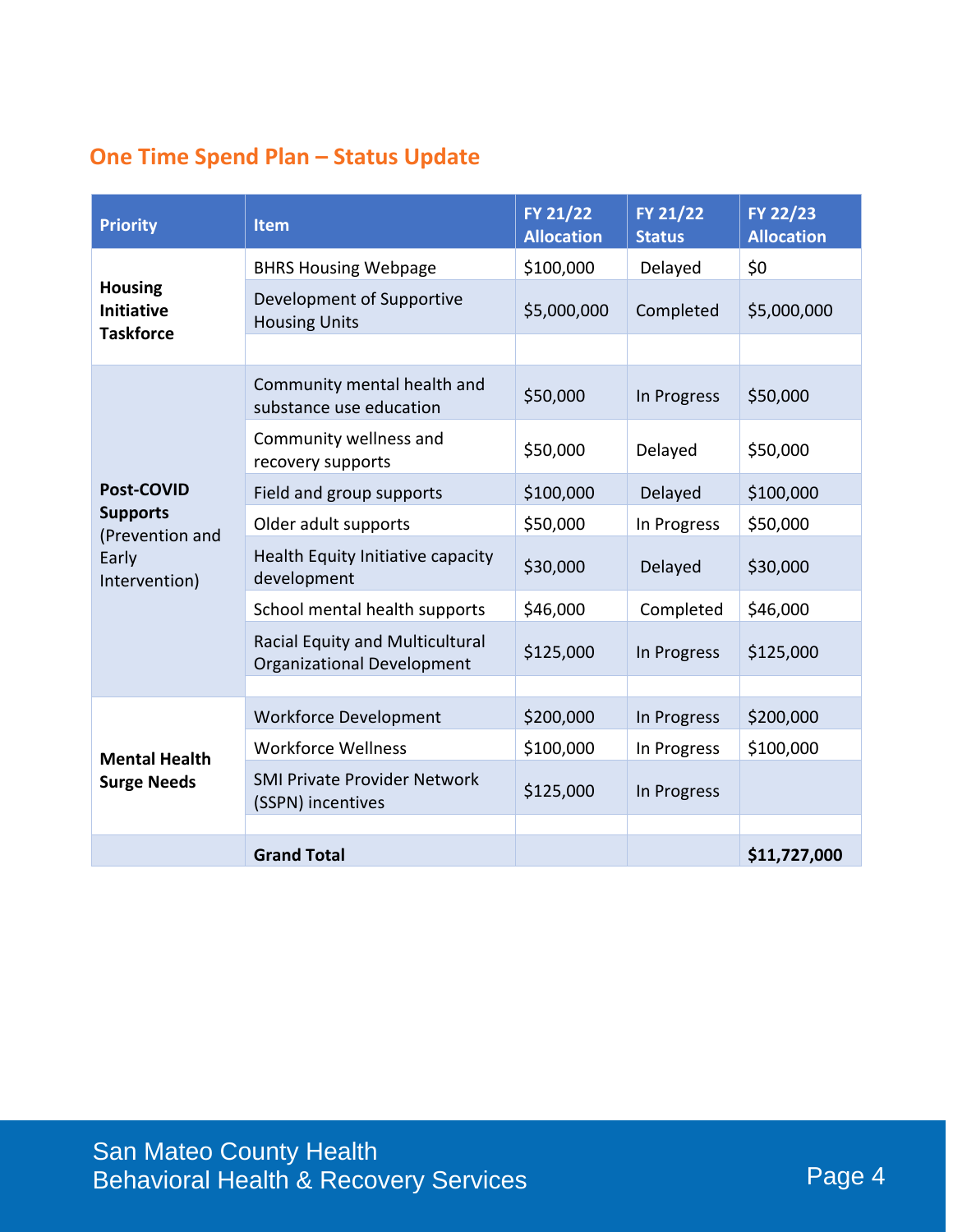## IMPLEMENTATION HIGHLIGHTS

### **NEW Innovation Project Launch**

The Social Enterprise Cultural and Wellness Café for Filipino/a/x Youth, now known as the **Kapwa Kultural Center**, was awarded to the Daly City Peninsula Partnership in collaboration with the Daily City Youth Health Center. The Kapwa Kultural Center, a 5-year Innovation project, was approved August 27, 2020 and Launched October 2021

- Estimated Project: \$2,625,000
- The proposed project is a cultural arts and wellness-focused Social Enterprise Cafe that offers youth development and mental health programming on site. The Social Enterprise Cafe will hire and train at-risk youth from northern San Mateo County and serve as a culturally affirming space for Filipino/a/x youth and community. The social enterprise model has proven to be a sustainable funding approach.
- Annual projected number of participants served: 2,000 unique visitors; 300 referrals; 150 receive behavioral health services; 90 participate in services; 40 in full programming.

### **NEW Innovation Workgroup**

The MHSA Steering Committee hosts up to two small workgroups per year focused on a specific MHSA topic that is aligned with MHSA planning needs. These topics require more intensive planning, improvements, evaluation and/or other recommendations. The workgroups are open to public participation, are time-limited and 10-12 participants are selected via an interest survey.

A new Innovaiton Workgoup launched February 17<sup>th</sup>.

### **Full Service Partnership Workgroup**

Between September-November 2021, a Full Service Partnership (FSP) Workgroup made up of clients, family members, adult and children and youth FSP providers and stakeholders, was convened to provide input on FSP service requirements, improvements and outcomes that would support continuous improvement.

The FSP Workgroup was intended to build off of the Multi‐County FSP partnership effort to transform how behavioral health systems use data to innovate and improve FSP services across California. Locally, an independent consultant, Third Sector, conducted two rounds of interviews and focus groups with FSP clients and providers to help inform decisions, technical assistance was provided to support the development of eligibility criteria; minimum service requirements of FSP programs; and standardized step-down guidelines for clients. The FSP Workgroup concluded with recommendations across nine areas of FSP improvement, listed below:

- 1. Set Minimum FSP Service Requirements
- 2. Identify Additional FSP Client/Family Resources
- 3. Support Staff Retention and Appropriate Contractor Rates
- 4. Develop Trauma-Informed FSP Providers
- 5. Prioritize Substance Use Integration
- 6. Strengthen Peer and Family Supports
- 7. Ensure Housing Access and Retention Services
- 8. Incorporate Step Down Services Within FSP Programs
- 9. Enhance Ongoing Data Collection

The FSP Workgroup Recommendations document can be found in Appendix 4 of the MHSA Annual Update.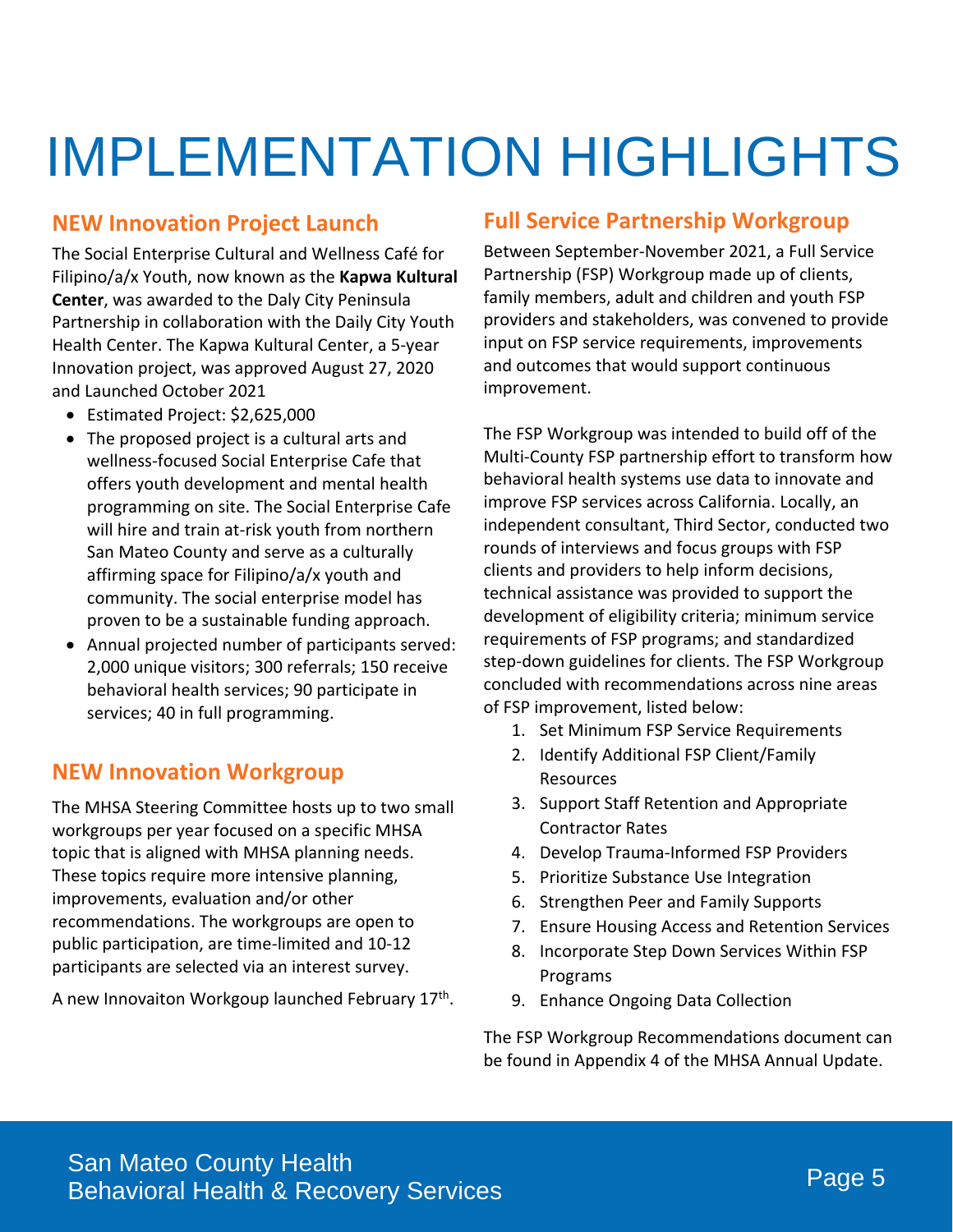### **Housing Taskforce – Status Update**

A Housing Taskforce made up of diverse stakeholders including clients, family members, service providers and County departments convened between March and May 2021, to prioritize and make recommendations related to housing resources and supports. The details of this taskforce were reported in the previous MHSA Annual Update. The following table is intended to report on the progress since the 11 Housing Taskforce Recommendations were released in May 2021.

|     | <b>Funding Recommendations (May 2021 - listed in</b><br>order of priority)                                                                                                                                                                           | <b>Progress</b>           | <b>Notes</b>                                                                                          |
|-----|------------------------------------------------------------------------------------------------------------------------------------------------------------------------------------------------------------------------------------------------------|---------------------------|-------------------------------------------------------------------------------------------------------|
| 1.  | Establishment of an ongoing Housing Fund with<br>Department of Housing for the development of<br>Supportive Housing Units for clients                                                                                                                | Year 1<br>Completed       | Year 2 - targeted for 2022                                                                            |
| 2.  | Housing locator contract: a) Maintenance of BHRS<br>Housing website with real-time housing availability;<br>b) Linkages to BHRS case managers; c) Landlord<br>engagement; d) Community mental health 101; and<br>e) housing locators/peer navigators | In Progress               | Input sessions + Request for Proposal<br>process (items 2, 6, 7 combined)<br>targeted for Spring 2022 |
| 3.  | Supportive services for new housing units                                                                                                                                                                                                            | Not Yet<br><b>Started</b> | For new housing units being<br>developed                                                              |
| 4.  | Mental health workers for Homeless Outreach                                                                                                                                                                                                          | In Progress               |                                                                                                       |
| 5.  | Transitional housing supports and training to<br>adequately serve SMI population                                                                                                                                                                     | Not Yet<br>Started        | <b>Target TBD</b>                                                                                     |
| 6.  | Outreach and field-based services to support<br>ongoing and long-term housing retention; a team of<br>Occupational Therapist and Peer to support<br>independent living skills development                                                            | In Progress               | Input sessions + Request for Proposal<br>process (items 2, 6, 7 combined)<br>targeted for Spring 2022 |
| 7.  | Development of an online BHRS Housing webpage<br>with comprehensive one-stop housing information<br>(including data dashboard for unmet need) for<br>clients and staff                                                                               | In Progress               | Input sessions + Request for Proposal<br>process (items 2, 6, 7 combined)<br>targeted for Spring 2022 |
| 8.  | Flexible funds for housing related expenses (moving<br>costs, deposits, first month rent)                                                                                                                                                            | Not Yet<br>Started        | The revenue for this item is highly<br>inconsistent; will propose for FY 22-23                        |
| 9.  | Increase FSP housing funds                                                                                                                                                                                                                           | In Progress               | Current FSP housing rate increased;                                                                   |
| 10. | Incentives and supports for licensed Board and<br>Cares to improve quality of services                                                                                                                                                               | In Progress               |                                                                                                       |
| 11. | Increase Full Service Partnerships (FSP) slots for<br>children/youth and transition-age youth                                                                                                                                                        | Completed                 | 10 Children/Youth and 5 TAY FSP slots                                                                 |